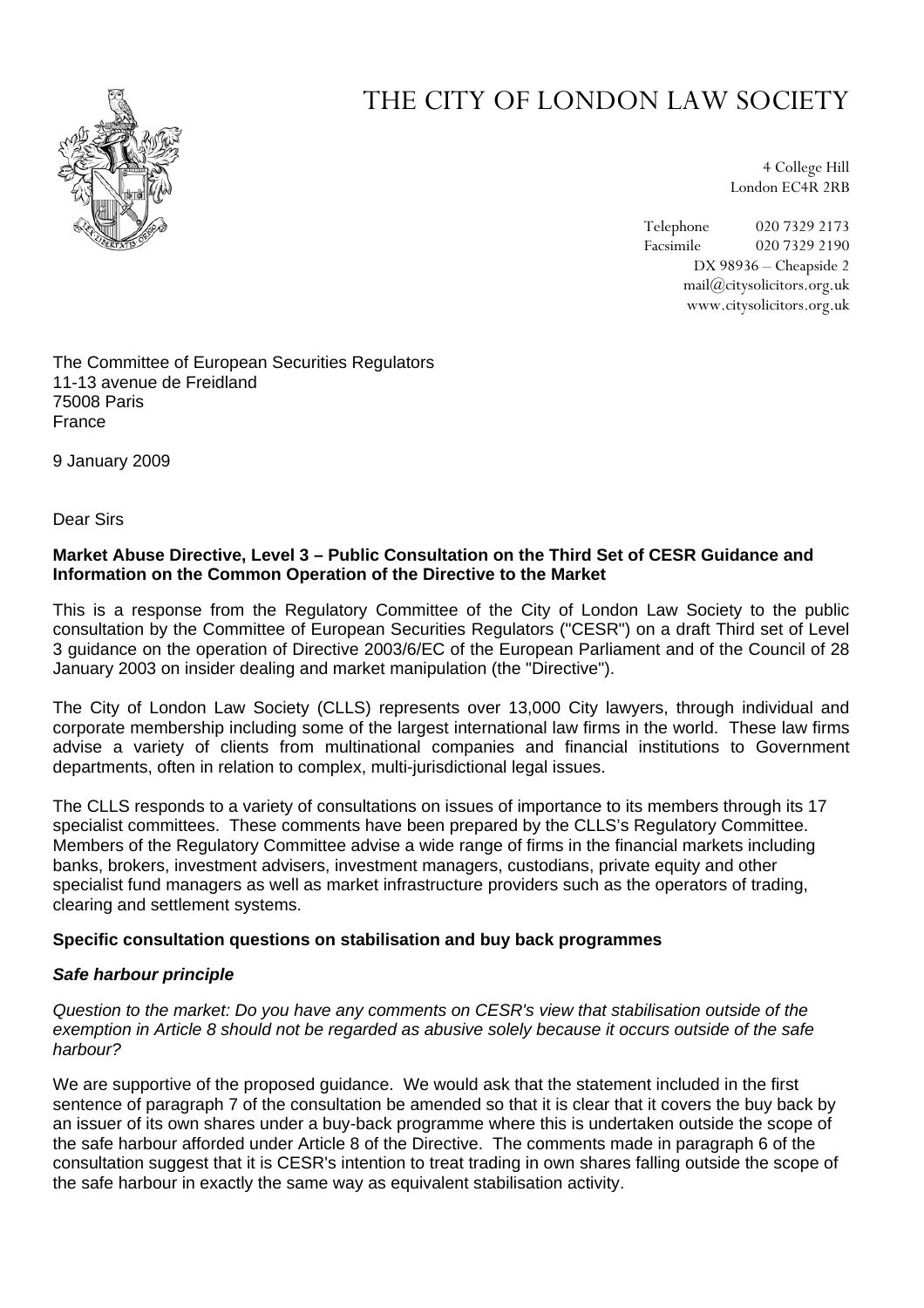## *One member state's regime*

#### *Question to the market: What do you regard as the most serious inconsistency that you have identified?*

We suspect that the most significant inconsistency encountered to date has related to the differing views taken in member states as to the meaning of the term "adequate public disclosure" as used in Articles 8 and 9 of Commission Regulation No 2273/2003 (EC) of 22 December 2003 (the "Regulation"). We note that CESR proposes to address this concern elsewhere in the consultation and have set out our comments below in response to the relevant question.

We are aware of member states taking differing views in relation to the treatment of buy-back programmes where the instrument being purchased by the issuer is a Global Depository Receipt (a "GDR"). As a GDR is a separate instrument, albeit one representing ownership of a given number of shares, there is currently a degree of uncertainty as to how a purchase transaction should be regarded where the shares underlying the GDR have been issued by the purchaser. It would be helpful if CESR could clarify whether GDRs representing ownership of shares of a particular issuer are capable of constituting the "shares" of that issuer for the purposes of Article 8 of the Directive and the Regulation.

#### *Sell side trading during stabilisation periods*

*Question to the market: Do you have any comments on CESR's views that sell transactions are not subject to the exemption provided by Article 8?* 

We agree that secondary market sale transactions undertaken during the stabilisation period do not fall within the scope of the safe harbour afforded under Article 8 of the Directive. These sale transactions should not be confused with the overallotment of securities pursuant to the exercise of an overallotment facility, which is explicitly permitted under the terms of the Regulation, albeit subject to the conditions set out in Article 11.

We can certainly envisage circumstances where secondary market sale transactions could be undertaken for proper purposes and support CESR's statement in paragraph 11 of the consultation to the effect that any such transactions will not necessarily be abusive and should be judged on a case by case basis by reference to the criteria set out in the Directive.

#### *Refreshing the greenshoe*

*Question to the market: Do you have any comments on CESR's clarification that selling securities that have been acquired through stabilising purchases, including selling them to facilitate subsequent stabilising activity, is not behaviour that is covered by Article 8?* 

There is clearly a degree of overlap with the previous question. We agree that the sale of securities acquired through stabilising purchase transactions, including any sale to facilitate subsequent stabilising activity, does not fall within the scope of the safe harbour afforded under Article 8 of the Directive. That said, we are supportive of CESR's view that any such selling activity will not necessarily be abusive and should be judged by reference to the criteria set out in the Directive.

We do not agree with CESR's view expressed in paragraph 14 of the consultation that any acquisition of securities taking place after the sale of securities acquired through stabilising purchase transactions would automatically fall outside the scope of the safe harbour afforded under Article 8 of the Regulation. In particular, where any such acquisition of securities is undertaken for the purpose of price support, we do not see why it should not be capable of falling within the scope of the safe harbour.

## *Third country stabilisation regimes*

*Question to the market: What would you regard as the difference in approach that gives rise to the most significant practical problem?* 

We do think that it would be desirable for market practitioners to have a greater degree of certainty in circumstances where the requirements of the Directive and those of a third country jurisdiction are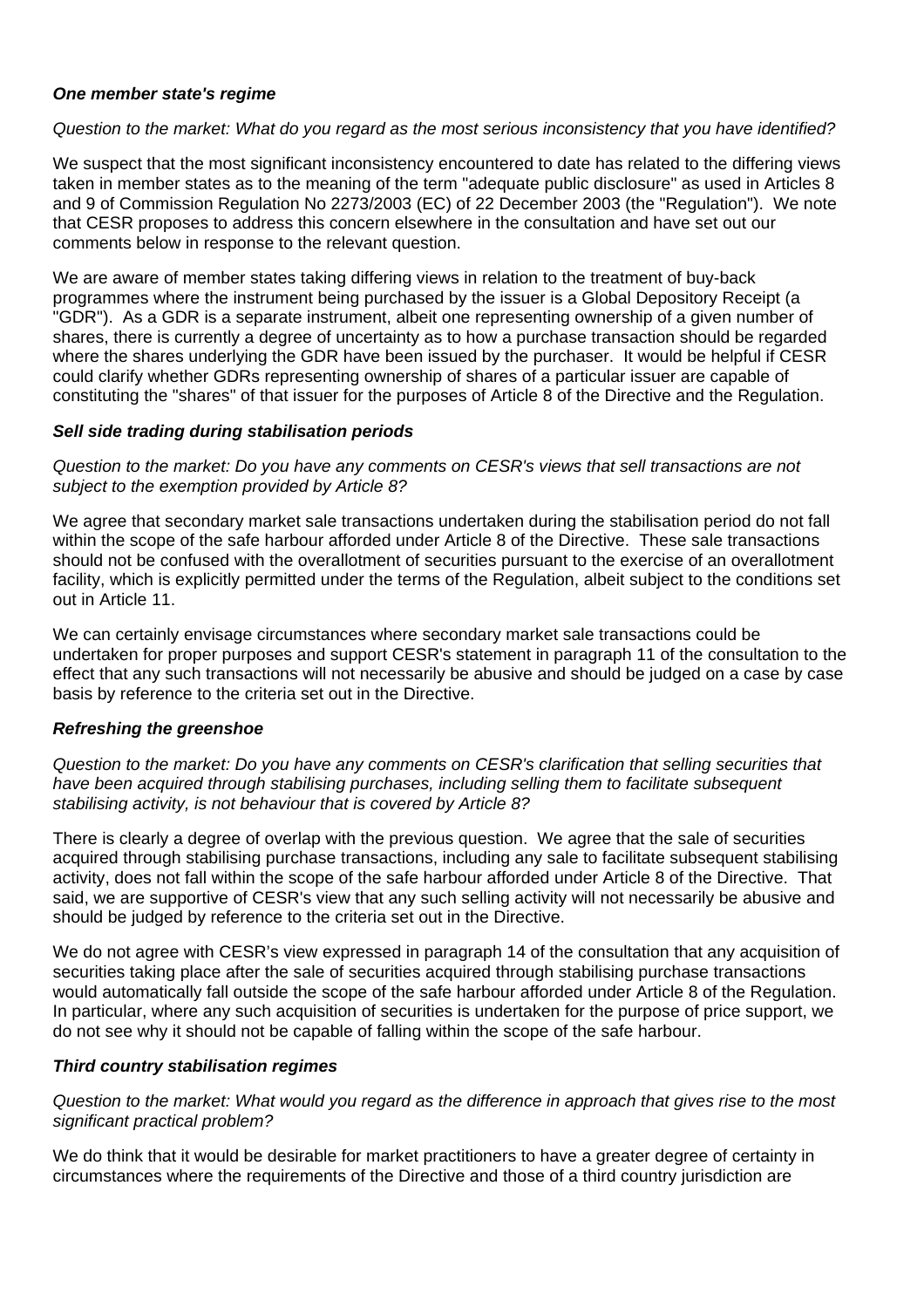relevant to stabilisation activity (for example, where an issue of securities admitted to trading on a regulated market is stabilised from a location in a third country jurisdiction).

We support the proposal to achieve further convergence as part of the ongoing dialogue between the EU and US authorities but imagine that this is unlikely to be a feasible objective in the short term. As an interim step, we wonder whether CESR could explore the desirability of issuing further guidance to build upon the helpful statements included in the consultation. It would be particularly helpful if CESR could issue guidance recognising that stabilisation activity undertaken in significant third country jurisdictions (for example, Hong Kong, Japan and the United States of America) in conformity with applicable local requirements would not be considered to be abusive under the Directive where those third country requirements have been adhered to in practice. This would provide welcome clarity for market practitioners in relation to the treatment of global issues stabilised outside the EU for which an EU market listing has been sought.

## *Reporting mechanisms*

*Question to the market: Do you support the proposal that all competent authorities should publish the mechanism by which reports of stabilisation and buy-back programmes transactions should be submitted and that ideally this should be a dedicated email address?* 

We support and welcome the recommendation set out in paragraph 20 of the consultation.

## *Mechanism for public disclosure*

*Question to the market: Do you support the proposal that adequate public disclosure is made through the mechanism used to implement the TD and gives rise to the obligation for this information to also be stored under the TD provisions? Do you agree that only public disclosure of buy-back transactions is required?* 

We support CESR's proposal that adequate public disclosure be made through the mechanism used to implement the Transparency Directive (the "TD") in a particular member state and that the information so disclosed should be stored using the mechanism established for this purpose in the implementation of the TD in the relevant member state. We agree that the requirement to make only public disclosure of buyback transactions means that other disclosure mechanisms can be used to effect the requisite disclosures in addition to the mechanism used to implement the TD in a particular member state.

We do think it would be helpful to market practitioners if CESR could produce further guidance in which each member state was required to recognise disclosure undertaken through a mechanism used to implement the TD in other member states as constituting adequate public disclosure under the Regulation in their own member state. Such mutual recognition would provide welcome clarity to market practitioners in situations where the requirements of more than one member state are relevant to the market abuse position (for example, where an issue of securities is to be stabilised from a location in one member state and the securities are to be admitted to trading on a regulated market in another member state). The potential duplication of disclosures under the Regulation where individual member states mandate different disclosure mechanisms under the TD provides no obvious benefit to the market at large and often involves a degree of wasted cost and practical issues for market practitioners.

#### *Other issues*

*Question to the market: Are there any other substantive issues that you consider should be dealt with by CESR relating to these issues? If so, what are these issues and why do you consider them to be important?* 

We have no additional comments to make.